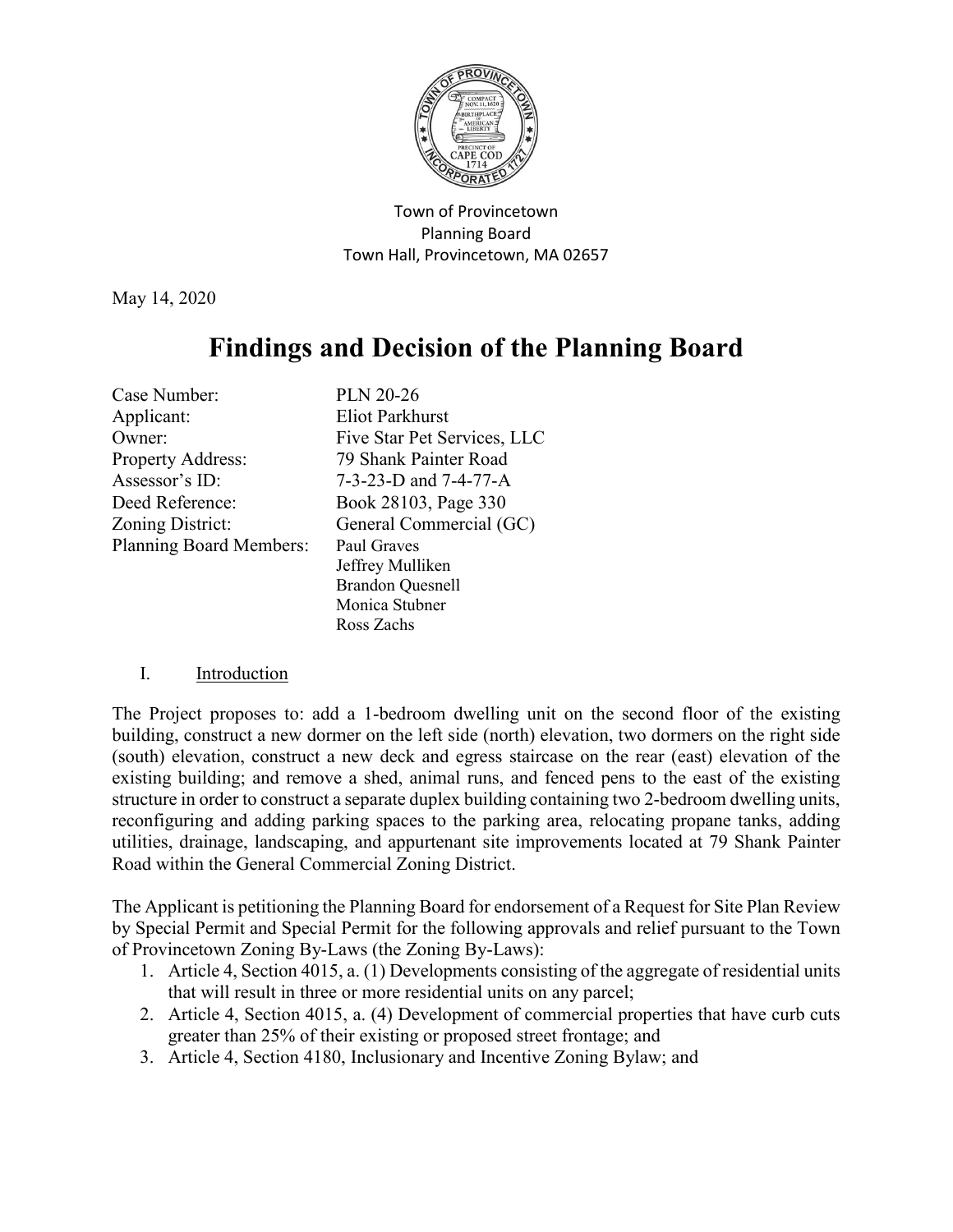for relief by waiver under Section 4030 from:

- a) Section 4053, Commercial Design Standards.
	- 1. Access and Traffic Impact:
		- 1(a). Access and Egress to comply with Section 2474 in Zone GC;
		- 1(b). Traffic Impact Assessment to be prepared; and
	- 2. Landscaping: 2(a). The Requirement to establish 10' wide continuous landscaped buffer strip adjacent to any public road; and
- b) Section 4150, Green Area. A minimum of every lot shall be reserved for green areas; and
- c) Section 4163 (3) Residential Design Standards. The minimum width of traveled surface within the site shall not be less than eighteen feet.
- II. Decision

The Planning Board hereby grants Site Plan Review by Special Permit relief pursuant to the Zoning By-Laws, Article 4, Section 4015 a. (1), and Section 4015, a. (4), and a Special Permit under Article 4, Section 4180, Inclusionary and Incentive Zoning Bylaw, including the grant of waivers pursuant to: Article 4, Section 4053, Commercial Design Standards, 1. 1(a) Access and Egress to comply with Section 2474 in Zone GC, 1. 1(b) Traffic Impact Assessment to be prepared, and 2. 2(a) The Requirement to establish 10' wide continuous landscaped buffer strip adjacent to any public road - Waiver under Section 4030; Article 4, Section 4150, Green Area - Waiver under 4030; Article 4, Section 4163 (3) Residential Design Standards - Waiver under 4030.

#### III. General Findings

- 1. The Property is located at 79 Shank Painter Road in Provincetown, Massachusetts, is known by the Assessor's Office as Parcel ID: 7-3-23-D and 7-4-77-A, and is recorded land in Book 28103, Page 330 at the Barnstable County Registry of Deeds.
- 2. The Property is located in the General Commercial Zoning District.
- 3. The Property is  $16,375 \pm$  sq. ft. in size and improved with an existing multi-unit, mixed-use building that formerly contained a retail pet store, kennel, and two 1-bedroom residential dwelling units.
- 4. Access to the Property is from the frontage on Shank Painter Road that includes existing curb cuts for four perpendicular parking spaces in front of the west façade of the existing building and a crushed shell driveway adjacent to the southern property boundary that extends to a parking area on the east side of the building.
- 5. A marijuana dispensary is approved to replace the  $1<sup>st</sup>$  floor retail pet store operation as described in Special Permit PLN 20-11 and maintains the two existing 1-bedroom residential dwelling units located on the 2<sup>nd</sup> floor.
- 6. The plans approved as part of this Site Plan Review by Special Permit decision are intended to supersede the plan entitled "Site Plan" prepared by Habeeb & Associates Architects, Inc. for 79 Shank Painter Road dated December 10, 2014 labeled sheet C-100 (11x17) and approved by the Planning Board on November 14, 2019 as part of the Special Permit Application PLN 20-11.
- 7. The proposed Project includes adding a 1-bedroom dwelling unit on the  $2<sup>nd</sup>$  floor of the existing building, constructing a new dormer on the left side (north) elevation, two dormers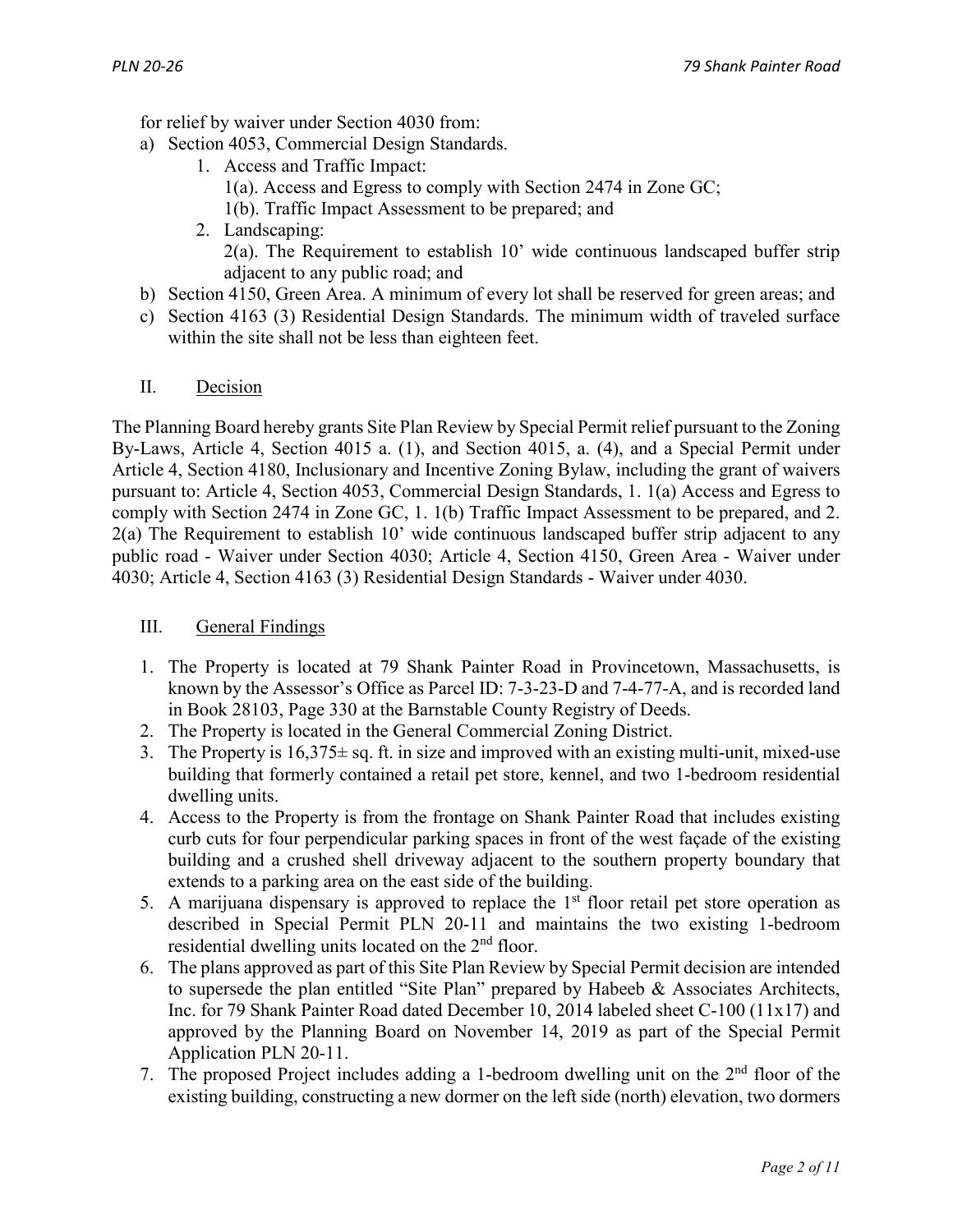on the right side (south) elevation, constructing a new deck and egress staircase on the rear (east) elevation of the existing building; and removing a shed, animal runs, and fenced pens to the east of the existing structure in order to construct a separate duplex building containing two 2-bedroom dwelling units, reconfiguring and adding parking spaces to the parking area, relocating propane tanks, adding utilities, drainage improvements, landscaping, and appurtenant site improvements that will result in three or more residential units on the parcel within the Property.

- 8. The Project includes making a payment in lieu of providing an affordable dwelling unit pursuant to the Inclusionary and Incentive Zoning Bylaw.
- 9. The Project is designed to infiltrate runoff generated from all new onsite impervious surfaces in compliance with Section 4163 and proposes dry wells for the new duplex building that will be engineered to accommodate a 25-year storm event.
- 10. The Project proposes to add a 1-bedroom dwelling unit to the main structure and two 2 bedroom units in the duplex, increasing the number of parking spaces required by four spaces, and four designated parking spaces are proposed to be added to the existing eight parking spaces, for a total of twelve parking spaces within the Property.
- 11. The Applicant submitted testimony reflecting how the Project is consistent with the goals and objectives of the Local Comprehensive Plan and the Inclusionary and Incentive Zoning Bylaw.
- 12. The Applicant submitted testimony that the existing lighting produces 20,638 lumens and that the proposed lighting plan is dark sky compliant and reflects a total lumen output of 14,350 lumens, resulting in a decrease of 6,288 lumens or an overall 30% reduction within the Property.
- 13. The duplex building is designed to be prefabricated, trucked into the site, and placed on a poured foundation to reduce construction time and potential disruption to the neighborhood.
- 14. The Planning Board held two public hearings on this matter (hearing on January 9, 2020 was cancelled due to a lack of quorum): January 23, 2020 and March 26, 2020. Note that the March 26, 2020 hearing was held virtually in accordance with Governor Baker's March 12, 2020 Order Suspending Certain Provisions of the Open Meeting Law and March 23, 2020 Order imposing strict limitation on the number of people that may gather in one place. Applicant Eliot Parkhurst, Tom Walter, and David Nicolau presented the Project. A presentation was made at each hearing and the Planning Board provided an opportunity for all those attending the public hearing to be heard.
- 15. The Applicant submitted revised plans during the public hearing process that reflected addressing the safety, aesthetics, and wellbeing concerns, including a revised site plan showing utility connections, planting plans, lighting specification details, architectural plans, and information regarding parking and vehicular circulation, bicycle racks, and refuse/recycling storage area.
- 16. There will be an increase in green space on the Property from 4.1% to 20.2% and the new parking areas will be comprised of crushed shells to avoid adding impervious pavement.
- 17. There was no public comment, either during the meetings or submitted in writing.
- 18. The applicant submitted plans and renderings of the project along with project narratives accompanying the November 13, 2019 application and a revised narrative, addendum, plant list, lighting specifications, and supplemental documents received February 24, 2020,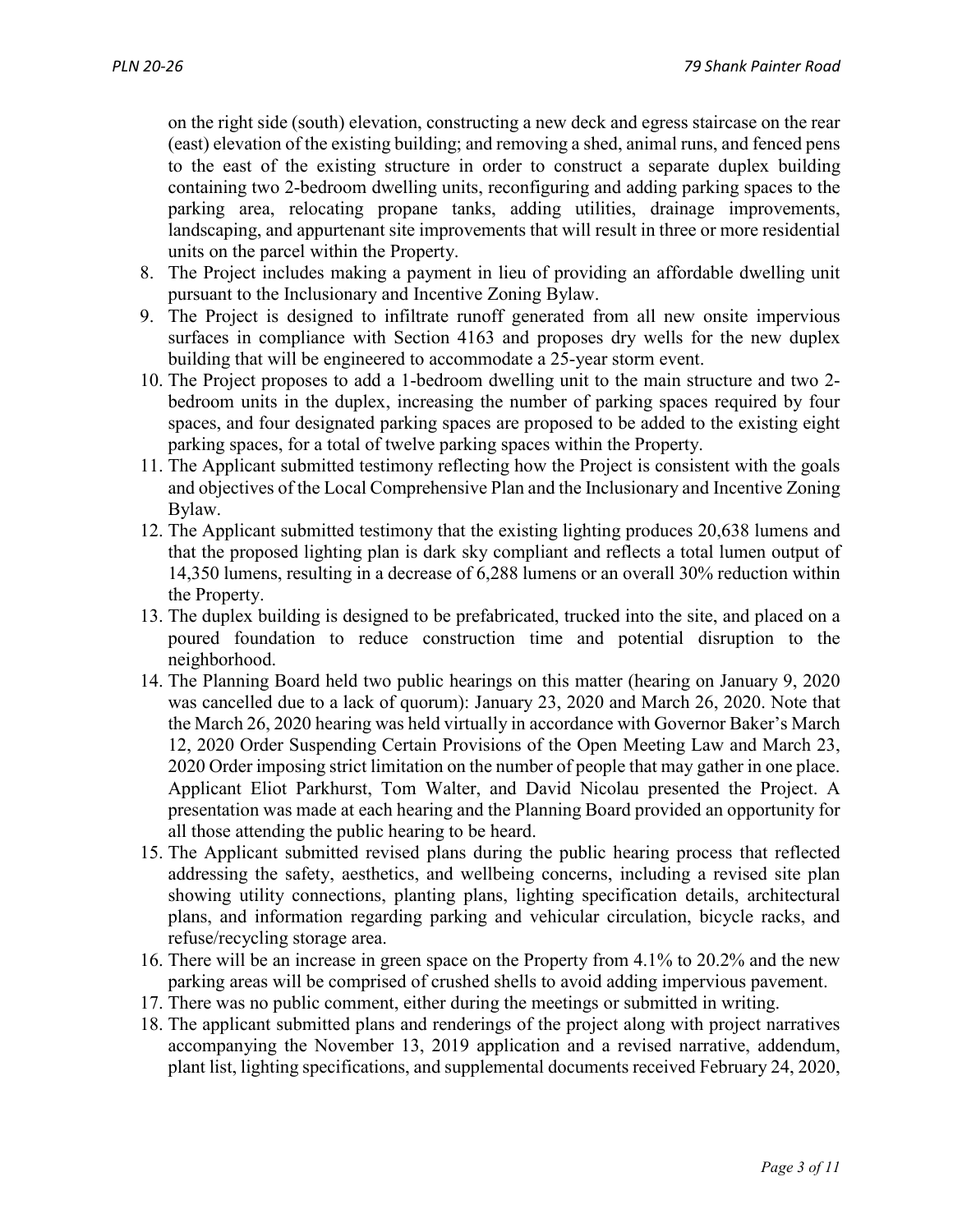and the Planning Board members had sufficient time to review the plans prior to the hearing. Plans included:

- a. Plan entitled "Plan Showing Existing Conditions" prepared for Five Star Pet Services, LLC, Reduced and Not to Scale, dated October 9, 2019 prepared by Coastal Engineering Co., and certified by John McElwee, PLS No. 33602 in 1 sheet labeled C1.2.1 (11x17).
- b. Plan entitled "Plan Showing Proposed Site Improvements" prepared for Five Star Pet Services, LLC at a scale of  $1'' = 10'$  dated February 20, 2020 prepared by Coastal Engineering Co., and certified by David J. Michniewicz, PE No. 31493 in 1 sheet labeled C2.1.1 (24x36).
- c. Plan entitled "PLN-20-26 Lighting and Landscape Plan" prepared for Five Star Pet Services, LLC at a scale of  $1'' = 10'$  dated February 20, 2020 prepared by Coastal Engineering Co., uncertified, in 1 sheet labeled SKC-1 (24x36).
- d. Plan set without title sheet prepared for Walter 79 Shank Painter Road, dated November 14, 2019, prepared by Avalon Building Systems, uncertified, at a scale of  $\frac{1}{4}$ " = 1' in 7 sheets, unlabeled (11x17).
- e. Plan set without title sheet prepared for Five Star Pet Services, LLC, dated November 16, 2019, prepared by ARC Designs, LLC, uncertified, Reduced and Not to Scale, in 9 sheets, (11x17).
- IV. Applicable Law, Decision Criteria, and Specific Findings:

#### A. Site Plan Review under Article 4, Section 4035, Review Criteria:

*In its review of the site plan, the Planning Board shall consider the following:*

- *a. That the plan is in accordance with the Provincetown Zoning By-Laws and is consistent with the goals of the Local Comprehensive Plan.*
- *b. That the plan meets the design requirements outlined in Section 4163.*
- *c. That the plan shall address the requirements of Section 5331.*
- *d. Protection of public amenities and abutting properties through the mitigation of any detrimental impacts of any proposed use;*
- *e. Protection of unique, natural, scenic, or historic features of the site,*
- *f. The safety and convenience of pedestrian and vehicular movement within the site, and in relation to rights-of-way and properties in proximity to the site;*
- *g. Protection of the public health and safety within and adjacent to flood hazard areas;*
- *h. That the plan shall conform to the Illumination Standards of Section 3430 Illumination.*

The Planning Board hereby finds the following:

- a) That the Project is in accordance with the Provincetown Zoning By-Laws and is consistent with the Economic Development Goals of the Local Comprehensive Plan where the Project locates work within a previously developed parcel and proposes mitigation measures to minimize the adverse impacts associated with development.
- b) That the Project meets the design requirements outlined in Section 4163 as described herein.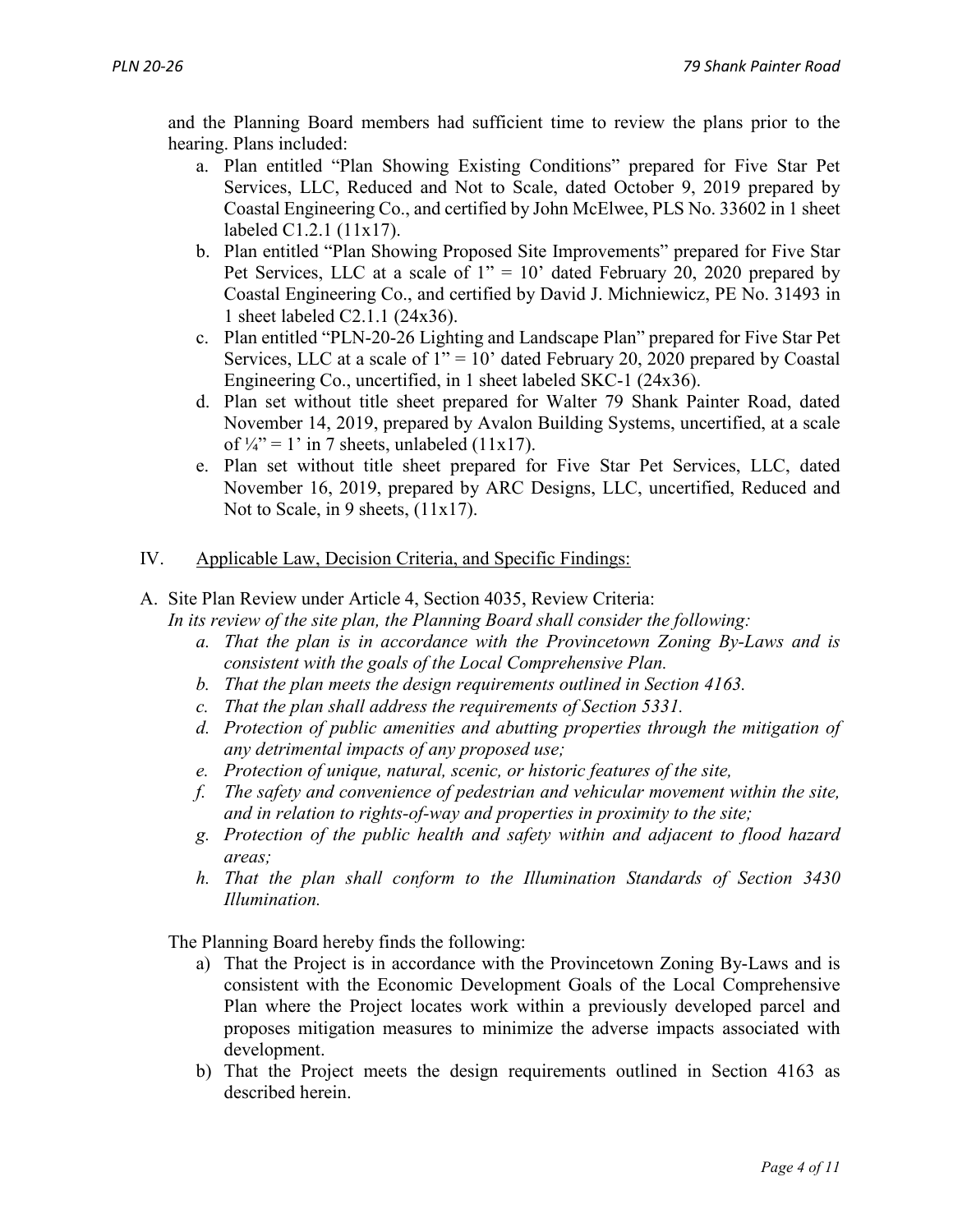- c) That the Project does not require a Development Impact Statement where the scope of the project and previous impact studies performed for the Property as part of PLN 20-11 do not indicate a need, and therefore the requirements of Section 5331 have been adequately addressed.
- d) That the Project's size and scope within a multi-unit, mixed-use building and Property located in the General Commercial zoning district avoids detrimental impacts and protects adjacent public and abutting residential properties where the Project maintains existing screening within the easternmost portion of the property, provides landscaping, proposes dark sky compliant light fixtures, and maintains the existing uses within the Property.
- e) That the Project maintains the unique, natural, scenic, and historic features of the Property where proposed uses comply with the General Commercial zoning district, including the additions/alterations to the existing building and addition of a separate duplex building reuses a previously developed property.
- f) That the Project maintains the existing safety and convenience of pedestrian and vehicular movement within the site, and in relation to rights-of-way and properties in proximity to the site where four existing parking spaces on the west façade of the building will be maintained, and the Project is designed to provide the total number of required parking spaces required for the additional residential dwellings.
- g) That this standard is not applicable where there are no flood hazard areas within the Property.
- h) That the Project conforms to the Illumination Standards of Section 3430 Illumination where this Decision conditions proposed exterior lighting to be mounted not more than 15 feet high and to be dark sky compliant so as not to create light overspill onto adjacent premises or roadways or cast observable shadows, and so that it does not create glare from unshielded light sources where the following are met:
	- a. No new internally illuminated signs are proposed on the Property as part of this Application.
	- b. No new externally illuminated signs are proposed on the Property as part of this Application.
	- c. Exterior lighting fixtures will be mounted not more than 15 feet high.
	- d. The Applicant proposes reducing the lumen output by 30% from existing conditions.
- B. Site Plan Review under Article 4, Section 4053 Commercial Design Standards: *In its review of the site plan the Planning Board shall consider the design standards in Section 4163. In addition to the requirements of 4163, the following shall apply to Commercial Business (retail, wholesale, service, warehousing) and Industrial Developments:*
	- *1. Access and Traffic Impact:*
		- *a. Access and egress must comply with Section 2474 in Zone GC. In all other zones, curb cuts shall be limited to two per business (clearly marked 'entrance' and 'exit') limited to 18' in width each.*
		- *b. A Traffic Impact Assessment shall be prepared including: a detailed assessment of the traffic safety impacts of the proposed project on the*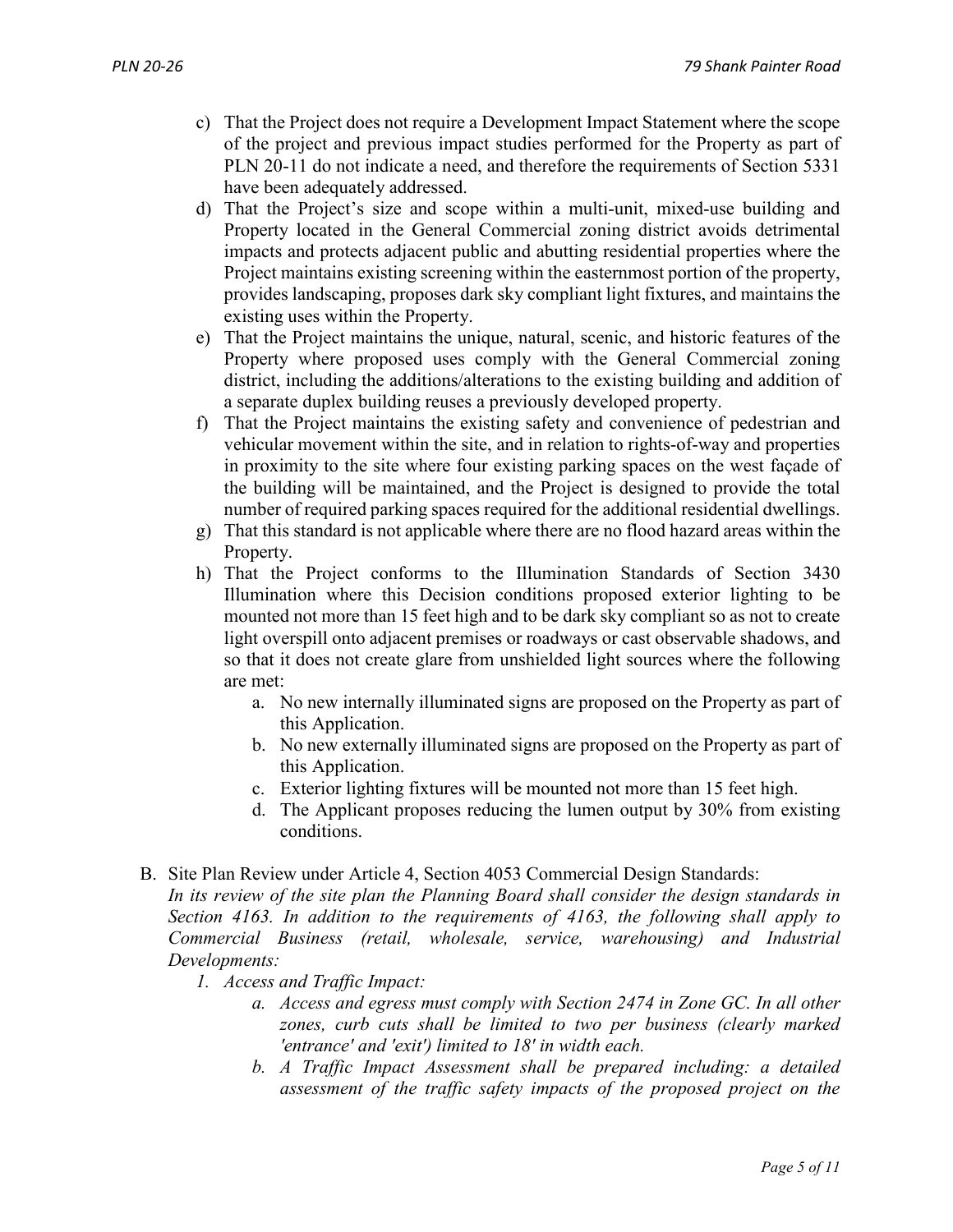*carrying capacity of any adjacent road, a plan to minimize any such impacts, adequate pedestrian and bicycle access including sidewalks to provide access to adjacent properties and between individual businesses within a development.*

- *2. Landscaping:*
	- *a. In Zone GC: A landscaped buffer strip at least 10' wide continuous except for approved driveways shall be established adjacent to any public road to visually separate parking and other uses from the road and which shall be planted with medium height plant materials set back a sufficient distance at intersections to prevent any traffic visibility hazard.*
	- *b. In Zone TCC: 5% of the front and/or side setback area shall be permanently landscaped.*
	- *c. Large parking areas shall be subdivided with landscaped islands so that no paved surface shall extend more than 80' in width. At least one (minimum 2" caliper) trees per 35 parking spaces shall be provided.*
	- *d. Exposed storage areas, machinery, service areas, truck loading areas, utility buildings and structures and other unsightly uses shall be screened from view from neighboring properties and streets using dense evergreen plantings, earthen berms or tight fences with evergreen plantings.*
	- *e. All landscaped areas shall be properly maintained. Shrubs or trees which die shall be replaced within one growing season.*
- *3. Appearance/Architectural Design:*

*Architectural design shall be compatible with historic character and scale of buildings in the Town (including compliance with Article 3 section 3300 of these By-laws) through use of appropriate building materials, screening, breaks in roof and wall lines and other architectural techniques. Variation in detail, form and siting shall be used.*

- *4. Erosion Control:*
	- *a. Exposed or disturbed areas shall be permanently stabilized within six months of (permanent or final) occupancy of a structure.*
	- *b. During construction runoff shall be trapped on site.*
- *5. Infrastructure:*

*The applicant must demonstrate that the proposed development will not overburden public water, septage or solid waste facilities (as indicated in Section 5331).*

The Planning Board hereby finds the following:

- 1. a. That there is an existing traveled surface that is approximately 12 ft. wide and that the Applicant is requesting a waiver of this requirement.
- 1. b.That a traffic study was prepared in 2015 for the Property, that the increase in four parking spaces associated with the proposed residential dwellings is not a significant or materially adverse impact to the accommodation or access of the public to the commercial space by car, bicycle or pedestrian, and that the Applicant is requesting a waiver of this requirement.
- 2. a. That the Property is previously developed with existing perpendicular parking spaces adjacent to Shank Painter Road, such there is no undeveloped land or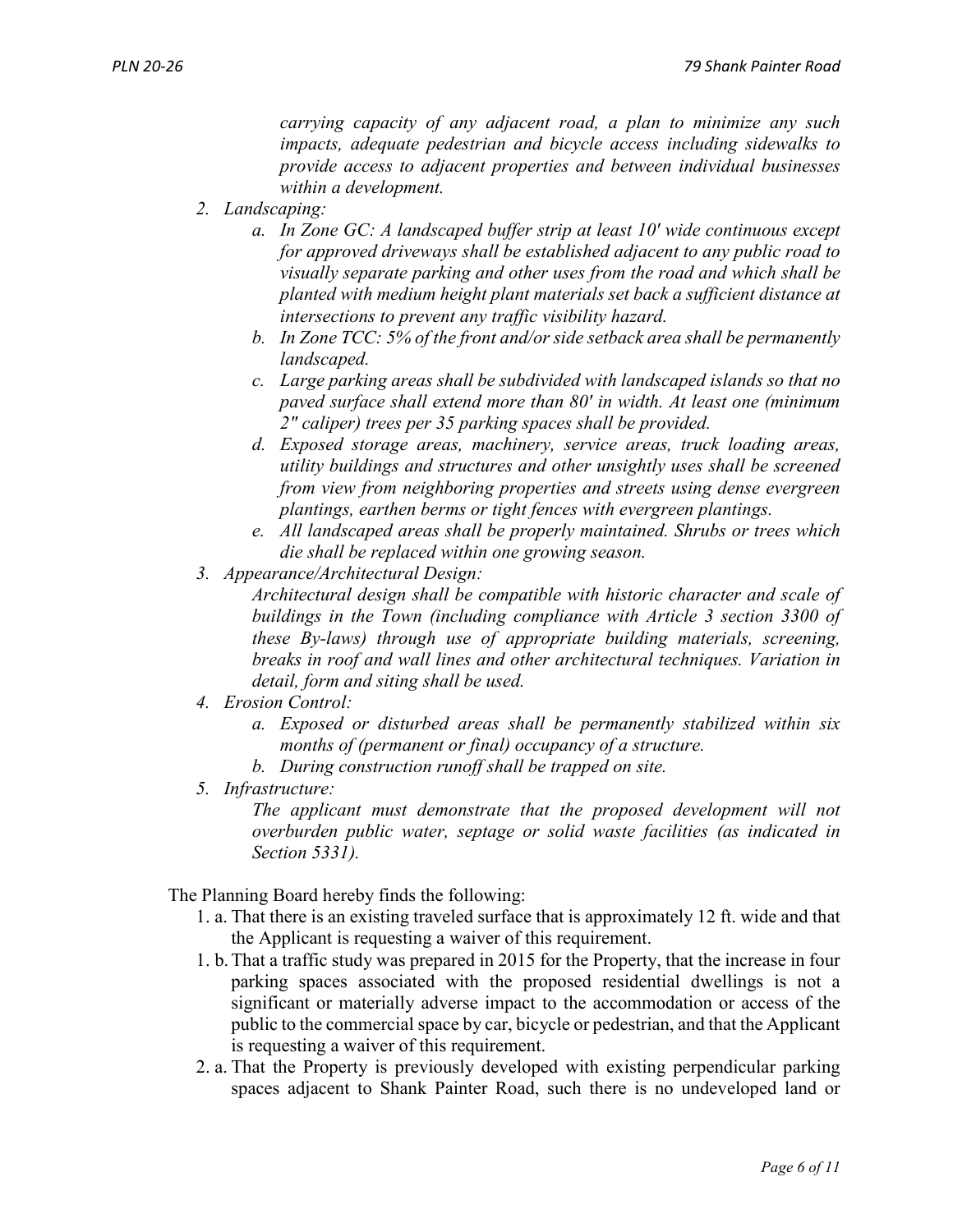landscaping adjacent to the road within the Property and the Applicant is requesting a waiver of this requirement.

- 2. b.That this standard is not applicable where the Project is not located in the Town Center Commercial zoning district.
- 2. c. That this standard is not applicable where the Project does not propose a large parking area with either paved surfaces more than 80 ft. in width or 35 parking spaces.
- 2. d.That this standard is not applicable where the Project does not propose exposed storage areas, machinery, service areas, truck loading areas, utility buildings.
- 2. e. That this standard is being met where the Project is conditioned to have all plantings on the property be native species, drought-tolerant and shrubs or trees which die shall be replaced within one growing season.
- 3. That the Project maintains the architectural elements of the existing  $1\frac{1}{2}$ -story structure and the proposed duplex building incorporates complimentary features within a contemporary design, such as Cape Cod cedar shakes on the front façade, 1x6 corner boards, and other architectural features.
- 4. a. That the Project proposes manufactured housing units as part of the work stage 2 to reduce construction time and minimize erosion from exposed or disturbed areas, and the landscaping plan shows permanent stabilization with proposed grass, shrubs, and trees.
- 4. b.That the Project is conditioned for both during and after construction, all stormwater runoff from proposed impervious surfaces will be fully contained within the Property and recharged on site using stormwater management system(s) designed to handle a 25-year storm.
- 5. That the Project will not overburden public water, septage or solid waste facilities where the Property is serviced by Town water and sewage and the addition of three residential units after discontinuance of the kennel operations will not result in an increased demand.
- C. Site Plan Review under Article 4, Section 4163, Residential Design Standards:

*In its review of the site plan, the Planning Board shall require that the following minimum standards be met if applicable. The Planning Board may waive any design standard which would be unreasonable to enforce due to the peculiarities of the site or size of the development.*

- *1. Ways within the site shall not intersect another way without the site or street outside the site at less than sixty degrees.*
- *2. Curb radii at street intersections shall not be less than twenty-five feet.*
- *3. The minimum width of traveled surface within the site shall not be less than eighteen feet.*
- *4. Where unusual topographical conditions exist, the Board may permit center line grades to be up but not greater than twelve percent.*
- *5. All storm water drainage is to be contained within the site in a manner acceptable to the Planning Board.*
- *6. In new construction utility service shall be underground.*
- *7. Surfaces of parking area should be suitable for the purpose planned.*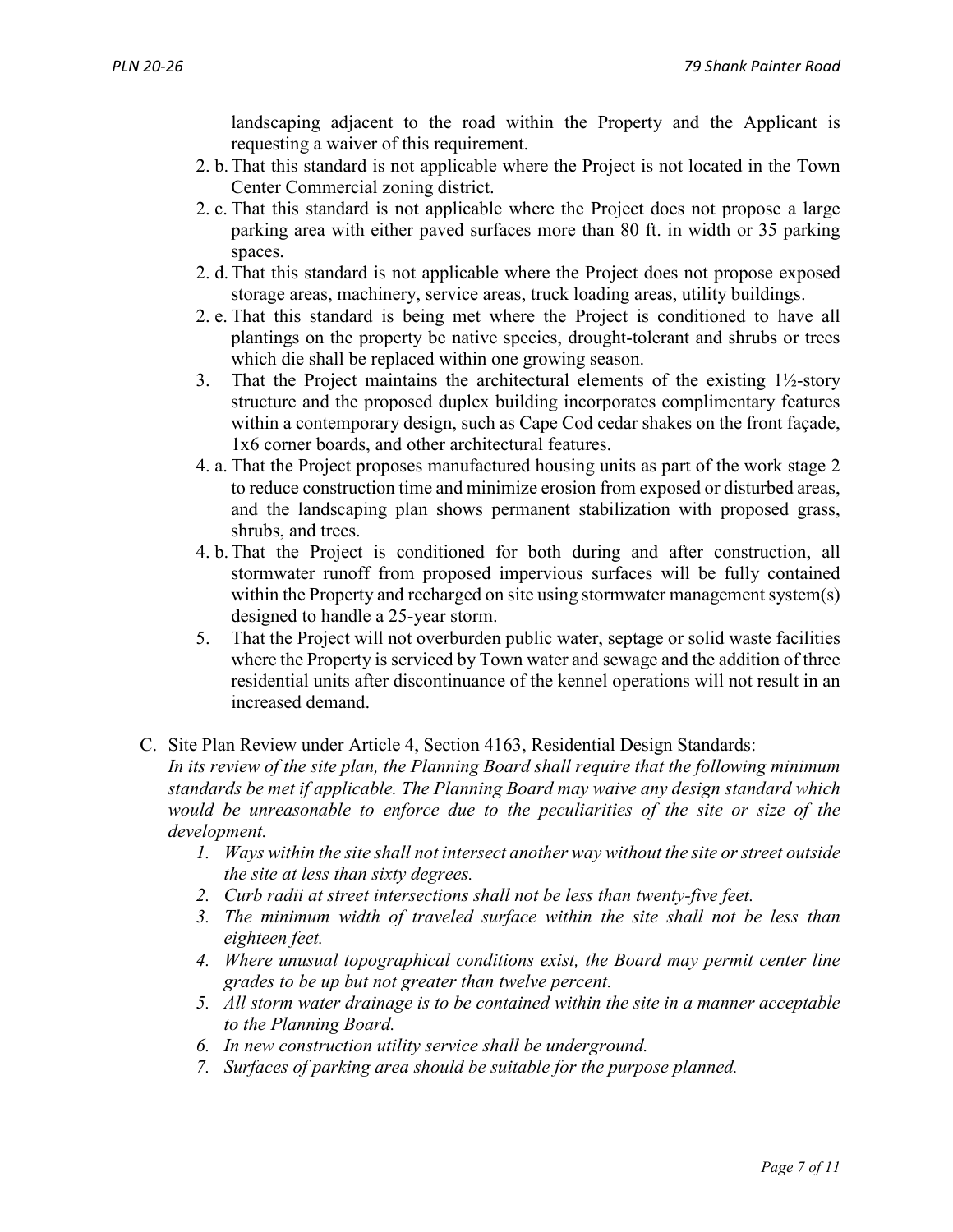The Planning Board hereby finds the following:

- 1) That this standard is not applicable where no ways are proposed.
- 2) That this standard is not applicable where no new intersections are proposed.
- 3) That there is an existing traveled surface that is approximately 12 ft. wide and that the Applicant is requesting a waiver of the minimum width requirement where the surface is proposed to be extended and/or its use intensified.
- 4) That this standard is not applicable where no new ways are proposed.
- 5) That the Project is designed to contain stormwater drainage within the Property where all new onsite impervious surfaces will be infiltrated in compliance with Section 4163 and the Project proposes dry wells for the new duplex building that will be engineered to accommodate a 25-year storm event.
- 6) That the Project is proposing one above-ground utility pole to transfer aboveground power from the existing electrical source located offsite to the north of the property in order to transfer the electrical utilities underground within the Property, such that utilities for the proposed duplex building will be underground to the maximum extent practicable, as depicted on the proposed site plan.
- 7) That the proposed crushed shell driveway and parking surface is suitable for the purposed parking area associated with the Project.
- D. Site Plan Review by Special Permit:

The proposed Project is subject to Section 4015 (a)(1) *Developments consisting of an increase of residential units that will result in three or more residential units on any parcel*; and Section 4015 a. (4) *Development of commercial properties that have curb cuts greater than 25% of their existing or proposed street frontage.*

The Planning Board hereby finds the following:

- a) That the Project proposes to create three new residential dwelling units, one 1 bedroom unit within the existing multi-unit, mixed-used building, and two 2 bedroom units within the proposed duplex building, for a total of five residential dwelling units, requiring 7,500 sq. ft. (1,500 sq. ft. per unit) under Section 4120 Density Schedule and will be accommodated within the  $16.375 \pm$  sq. ft. Property.
- b) That the Project proposes four additional parking spaces within the parking area located east of the existing building that will not modify the existing curb cuts or access to the Property, which is from the frontage on Shank Painter Road that includes curb cuts for four perpendicular parking spaces in front of the west façade of the existing building and a crushed shell driveway adjacent to the southern property boundary that extends to a parking area on the east side of the building.
- c) As a result of the General and Specific Findings above (Section III and IV), the Board finds that the social, economic or other benefits of the Project for the neighborhood or town outweigh any adverse effects such as hazard, congestion or environmental degradation.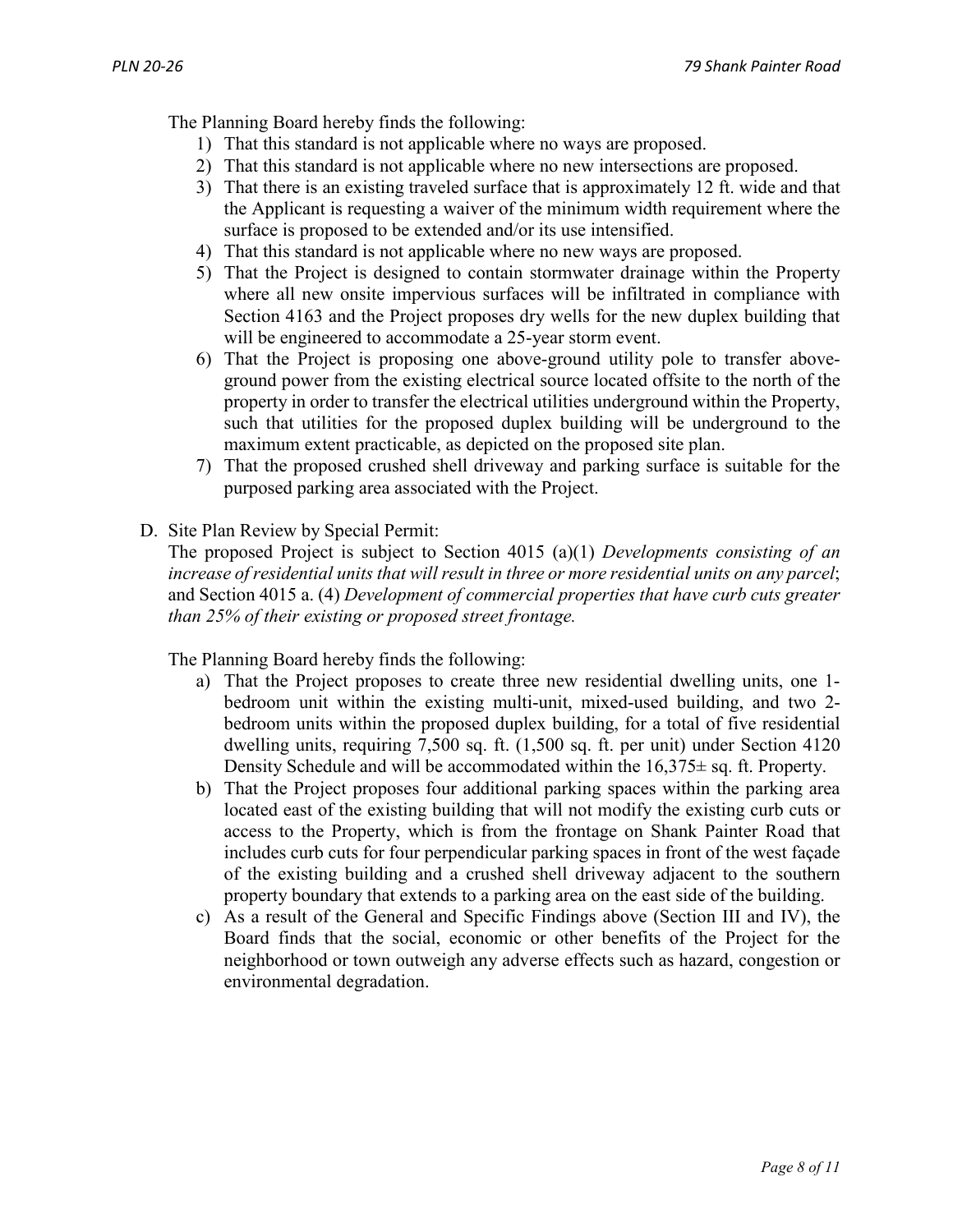- E. Special Permit, Article 4, Section 4180, Inclusionary and Incentive Zoning By-Law, 4. A.: *Development of 2 to 5 new dwelling units shall require the granting of a Special Permit by the Planning Board and a Payment in Lieu of providing a fractional unit to be made to the Housing Fund to fulfill the Affordable/Community Housing requirement.*
	- *1) Payment shall be made in accordance with the following formula, so that the Affordable/Community Housing requirement is equal to the total number of new dwelling units multiplied by 16.67%, and based on 1/3 or 1/2 of the affordability gap, as follows:*
		- *For 2-3 new dwelling units, the Payment in Lieu= (total # of new dwelling units)x(16.67%)x(affordability gap)x(33%)*
		- *For 4-5 new dwelling units, the Payment in Lieu= (total # of new dwelling units)x(16.67%)x(affordability gap)x(50%)*
	- *2) The Payment in Lieu shall be made at and upon the sale or certificate of occupancy of each unit, whichever occurs sooner.*
		- *a. Year-round rental unit development: When the development consists of year-round rental units, a lien shall be filed against the property which states that the Payment in Lieu shall be deferred until such time as the yearround rental use ceases, with the full balance due upon change of use.*
		- *b. The developer shall enter into a binding written agreement with the Town of Provincetown, before the issuance of the first Building Permit and with appropriate payment surety arrangements, to provide the required payment(s)to the Housing Fund, and with a notice of the required payments to be recorded against the property before any Certificate of Occupancy is issued if full payment has not been made at the time an application is filed for a Certificate of Occupancy.*

Where the Project proposes creating three new residential dwelling units, the Applicant proposes making a payment in lieu of providing an affordable dwelling unit pursuant to the Inclusionary and Incentive Zoning Bylaw and this decision has been conditioned accordingly herein. The Planning Board finds that the Project fulfills the Affordable/Community Housing requirement of the Inclusionary and Incentive Zoning Bylaw of the Zoning By-Laws.

F. Waivers. The Planning Board finds that as a result of the General and Specific Findings above (Section III and IV), the following waivers may be granted:

Section 4053, Commercial Design Standards.

- 1. Access and Traffic Impact: 1(a). Access and Egress to comply with Section 2474 in Zone GC; 1(b). Traffic Impact Assessment to be prepared; and
- 2. Landscaping:

2(a). The Requirement to establish 10' wide continuous landscaped buffer strip adjacent to any public road; and

Section 4150, Green Area. A minimum of every lot shall be reserved for green areas; and

Section 4163 (3) Residential Design Standards. The minimum width of traveled surface within the site shall not be less than eighteen feet.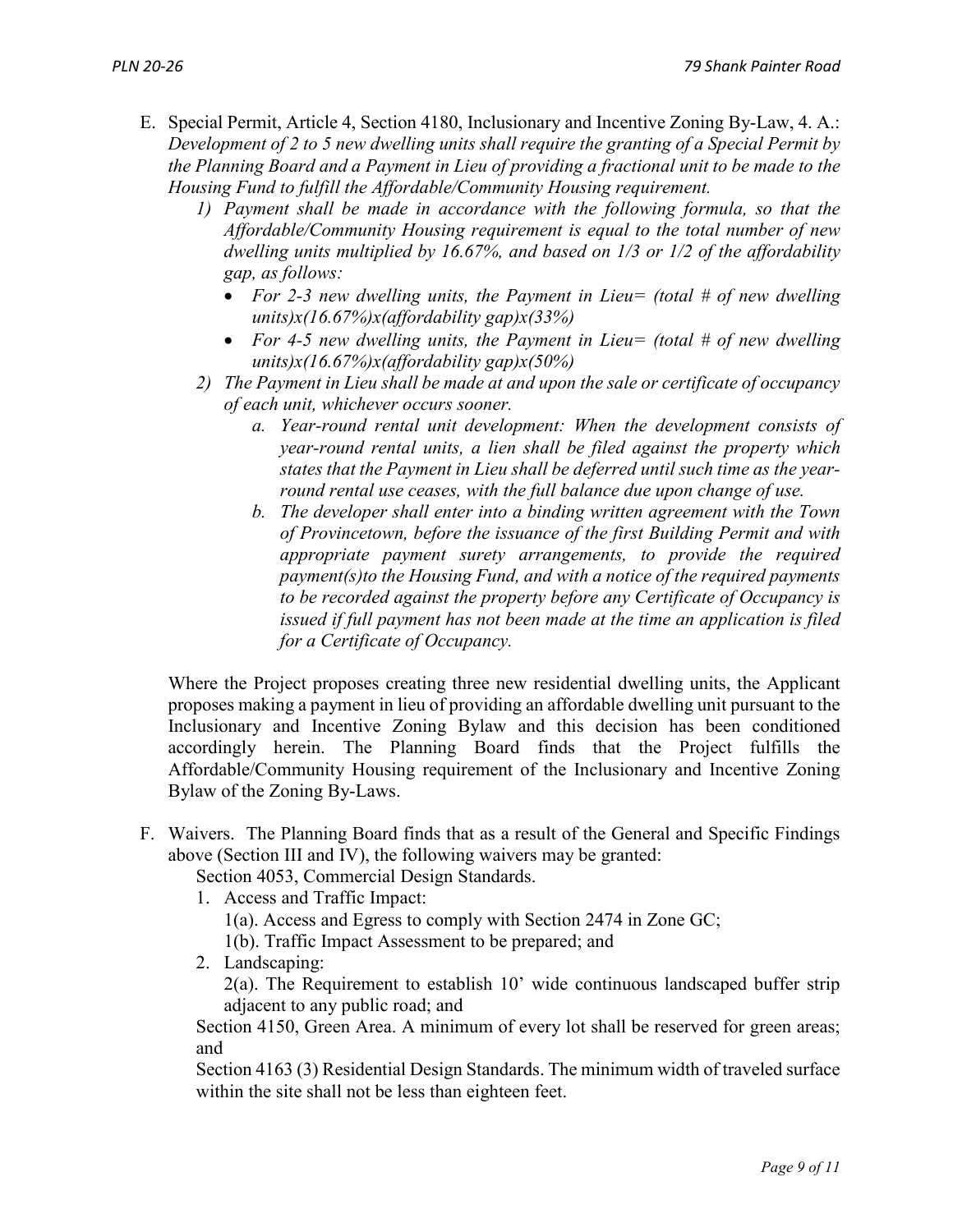## V. Vote

### Vote PLN 20-26:

Motion by Jeffrey Mulliken to grant Site Plan Review by Special Permit relief pursuant to the Zoning By-Laws, Article 4, Section 4015 a. (1), and Section 4015, a. (4), and a Special Permit under Article 4, Section 4180, Inclusionary and Incentive Zoning Bylaw, including the grant of waivers pursuant to: Article 4, Section 4053, Commercial Design Standards, 1. 1(a) Access and Egress to comply with Section 2474 in Zone GC, 1, 1(b) Traffic Impact Assessment to be prepared, and 2. 2(a) The Requirement to establish 10' wide continuous landscaped buffer strip adjacent to any public road - Waiver under Section 4030; Article 4, Section 4150, Green Area - Waiver under 4030; Article 4, Section 4163 (3) Residential Design Standards - Waiver under 4030, with the conditions noted herein. The Motion was seconded by Ross Zachs.

VOTE: By 5 in favor, 0 opposed, and 0 abstaining the Planning Board Approved this application.

## VI. Conditions:

- 1. The conditions of Special Permit PLN 20-11, issued by the Planning Board on November 14, 2019 and recorded at the Barnstable Registry of Deeds Book 32696, Page 167, to the extent that they relate to the operation of the retail marijuana establishment, shall remain in force as part of Said Special Permit and the conditions approved as part of this Site Plan Review by Special Permit decision are intended to supersede any duplicate or conflicting conditions related to the Property.
- 2. Should the Property include a generator, routine testing and exercising of such generator shall occur between noon and 4pm on weekdays.
- 3. The Property shall include adequate bicycle racks that are "post and ring" or "inverted U" type racks and located as shown on the site plan.
- 4. The Property shall have one accessible parking spot and exterior walkways and ramps shall conform to the Americans with Disabilities Act.
- 5. A review of traffic safety associated with the operation of the retail marijuana establishment shall be scheduled with the owner/operator and appropriate town staff between 12 months and 14 months after the retail establishment receives a Certificate of Occupancy. A report shall be provided to the Planning Board by the Town Planner outlining any issues discussed and any recommended changes to address the issues. The Planning Board shall determine whether any agreed upon changes are within the scope of this approval or require the filing for an amendment to the approved Special Permit.
- 6. In order to mitigate for anticipated increase in pedestrian traffic to the Property, the owner/operator shall work with town staff to coordinate the possible addition of a crosswalk on Shank Painter Road and the applicant may be required to pay for the initial installation of the crosswalk (materials and labor) if deemed appropriate by town staff. No ongoing maintenance of the potential crosswalk is required and this condition is considered fulfilled upon issuance of a letter from the Director of Public works stating that a crosswalk is not necessary.